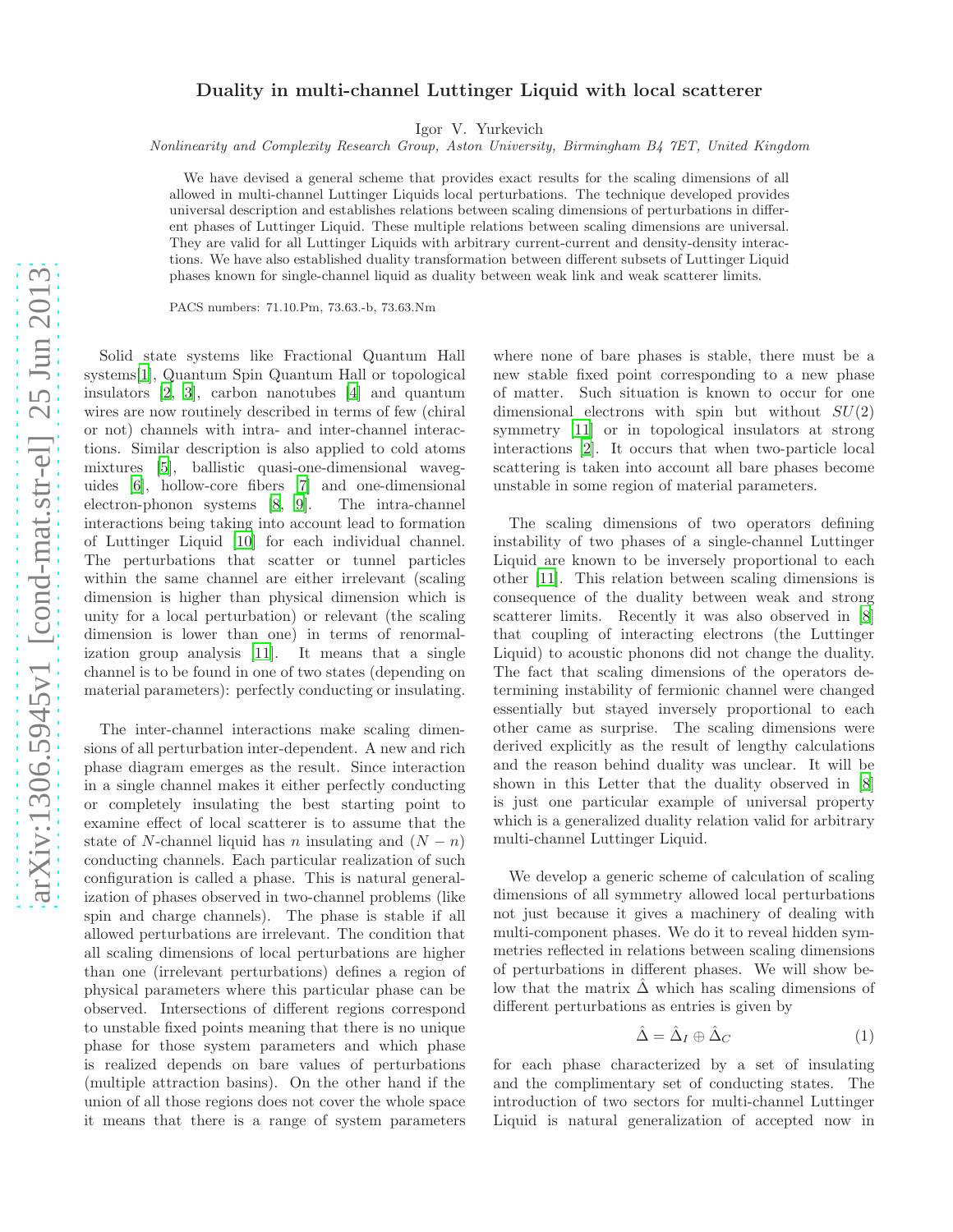two-channel problems nomenclature: II or CC stand for both channels being insulating or conducting, CI and IC for one conducting and one insulating channel. The matrices  $\hat{\Delta}_{I}$  and  $\hat{\Delta}_{C}$  are defined on two orthogonal subspaces of insulating  $(I)$  and conducting  $(C)$  channels. Their matrix elements are not independent though. To construct them one has to find matrix  $\hat{\Delta}_{\theta}$  of scaling dimensions in ideally conducting phase. The projection of this matrix onto I-subspace and inverting the projection gives  $\hat{\Delta}_{I}$ . The projection of the inverse matrix  $\hat{\Delta}_{\theta}^{-1}$ and following inversion of the projection gives  $\hat{\Delta}_{\text{C}}$ . The common source for both matrices  $\hat{\Delta}_{I}$  and  $\hat{\Delta}_{C}$  implies relations between scaling dimensions in conducting and insulating sectors. These relations impose restrictions on inter-phase boundaries in material parameter space and can be used to predict (without system dependent calculations) whether a new phase is expected or not on quite generic basis.

Multi-channel Luttinger Liquid is a set of  $N$  interacting individual liquids. Each channel is labeled with an index  $i = 1, ..., N$  and described in terms of density,  $n_i = \partial_x \theta_i / \pi$ , and current,  $j_i = \partial_x \phi_i / \pi$ , fields. Each channel is characterized by its own velocity  $v_i$  and the Luttinger parameter  $K_i$  reflecting strength and statistics of underlying particles. The Lagrangian written in terms of bosonic fields  $\theta_i(x, t)$  and  $\phi_i(x, t)$ ,

$$
\mathcal{L} = \frac{1}{\pi} \theta_i \partial_t \partial_x \phi_i - H[\theta, \phi], \qquad (2)
$$

contains Hamiltonian part which is (neglecting backscattering) is a sum of two quadratic forms for density-density and current-current interactions:

$$
H[\theta,\phi] = \frac{1}{2\pi} \partial_x \theta_i \left( \frac{v_i}{K_i} \delta_{ij} + g_{ij}^{\theta} \right) \partial_x \theta_j
$$

$$
+ \frac{1}{2\pi} \partial_x \phi_i \left( v_i K_i \delta_{ij} + g_{ij}^{\phi} \right) \partial_x \phi_j . \tag{3}
$$

The diagonal terms describe individual channels while inter-channel interactions are included into interaction matrices  $\hat{g}^{\theta}$  and  $\hat{g}^{\phi}$ . There are two complementary representations either in terms of density,  $\theta^{\mathrm{T}} = (\theta_1, ..., \theta_N)$ , and current,  $\phi^T = (\phi_1, ..., \phi_N)$ , vector fields or in terms of chiral right-moving,  $\theta_R = \phi + \theta$ , and left-moving,  $\theta_L = \phi - \theta$ , fields. We will be switching between these two representations because they both have advantages when performing different tasks. The first step will be the reduction of the Lagrangian to a diagonal form and it is much easier in  $(\theta, \phi)$  representation because we have the Hamiltonian part which is sum of two quadratic forms in this representation. The transformation matrices

$$
\theta = \hat{M}_{\theta}\tilde{\theta}, \quad \phi = \hat{M}_{\phi}\tilde{\phi} \tag{4}
$$

must diagonalize Hamiltonian part of the action and also preserve the structure of the first term in Eq. [\(2\)](#page-1-0) (which

is the same as the preservation of the commutation relations in the operator formulation). The later requirement is imposing connection between those transformations:

$$
\hat{M}_{\theta}^T \hat{M}_{\phi} = 1. \tag{5}
$$

These transformations always exist and can be constructed as four-steps procedure with each step preserving the scalar product  $\theta^T \phi = \tilde{\theta}^T \tilde{\phi}$ . First, one can apply unitary transformation to diagonalize the quadratic form in  $\phi$  and simultaneously apply the same unitary transformation to  $\theta$ -vector. Second, one rescales each component of the new  $\phi$ -field to absorb the eigenvalues and turn the quadratic form into a scalar product while  $\theta$ -vector is subject to inverse rescaling. Now we may again apply identical unitary transformations to both vectors choosing it to diagonalize the quadratic form in the new  $\theta$ -fields (the kernel stays real and symmetric during all transformations). Finally, we can rescale each component of  $\theta$ and inversely rescale  $\phi$ -vectors in such way that the coefficients in front of either  $i$ -th component are the same,  $u_i$ (they will be new velocities). The resulting Lagrangian in terms of new fields is given by the expression:

$$
\mathcal{L} = \frac{1}{\pi} \tilde{\theta}_i \partial_t \partial_x \tilde{\phi}_i - \frac{u_i}{2\pi} \left[ \left( \partial_x \tilde{\theta}_i \right)^2 + \left( \partial_x \tilde{\phi}_i \right)^2 \right]. \tag{6}
$$

<span id="page-1-0"></span>In a translational invariant system the transformations [\(4\)](#page-1-1) relate the Green functions of interacting Luttinger Liquids and the Green functions of uncoupled liquids. Since the latter is well known one can easily find, for example, local Green functions  $iG_{\theta}^{ij}(t;t') =$  $\langle \theta_i(x,t) \theta_j(x,t') \rangle$  and  $iG_{\phi}^{ij}(t;t') = \langle \phi_i(x,t) \phi_j(x,t') \rangle$ . In matrix form the retarded components can be written as

$$
\hat{G}_{\theta}^{R}(\omega) = -\frac{i\pi}{2} \frac{\hat{\Delta}_{\theta}}{\omega + i0}, \quad \hat{G}_{\phi}^{R}(\omega) = -\frac{i\pi}{2} \frac{\hat{\Delta}_{\phi}}{\omega + i0}, \quad (7)
$$

with matrices

$$
\hat{\Delta}_{\theta} = \hat{M}_{\theta} \,\hat{M}_{\theta}^{\mathrm{T}} \,, \quad \hat{\Delta}_{\phi} = \hat{M}_{\phi} \,\hat{M}_{\phi}^{\mathrm{T}} \tag{8}
$$

being inversely proportional to each other

$$
\hat{\Delta}_{\theta} \,\hat{\Delta}_{\phi} = 1. \tag{9}
$$

In the presence of a scatterer at the origin  $x = 0$  the transformation [\(4\)](#page-1-1) should be performed on the left and on the right of the scatterer separately because the fields are no longer continuous across the origin. To take into account boundary conditions that relate those fields it is now convenient to switch to right- and left-movers combining them into incoming  $(in)$  and outgoing  $(out)$  fields:

$$
\Theta_{out} = \begin{pmatrix} \theta_R(+0,t) \\ \theta_L(-0,t) \end{pmatrix}, \quad \Theta_{in} = \begin{pmatrix} \theta_L(+0,t) \\ \theta_R(-0,t) \end{pmatrix}. \quad (10)
$$

<span id="page-1-1"></span>The same definition is used to construct new transformed fields  $\tilde{\Theta}_{in}$  and  $\tilde{\Theta}_{out}$ . The boundary conditions for the original and new fields can be written using S-matrix

$$
\Theta_{out} = \hat{S} \Theta_{in} , \quad \tilde{\Theta}_{out} = \hat{\tilde{S}} \tilde{\Theta}_{in} . \tag{11}
$$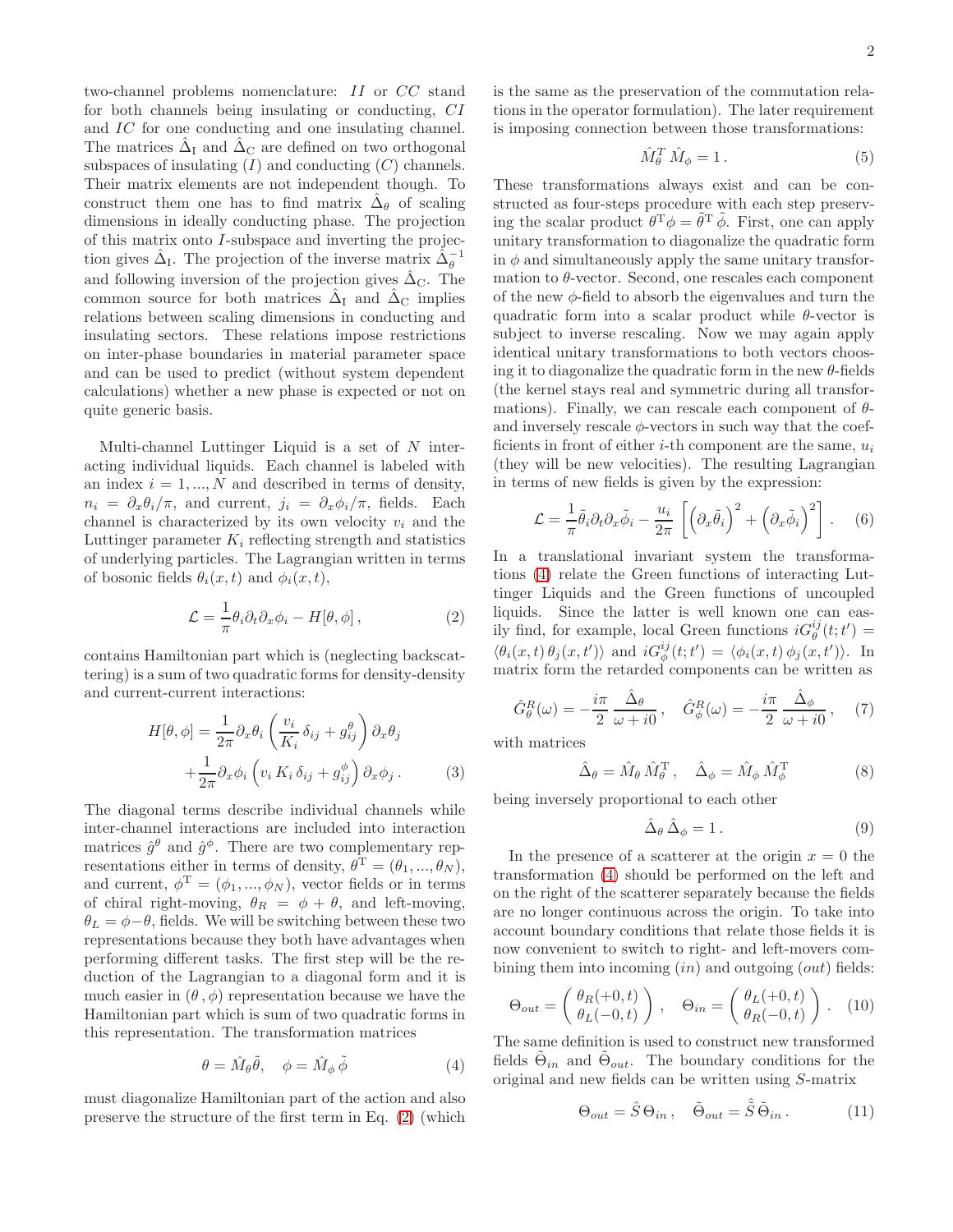While the scattering matrix for the new fields has yet to be found the scattering matrix for the original fields is known and it depends on the bare phase of Luttinger Liquid whose stability against scattering we would like to try. The phase under investigation can be presented by a set of reflection coefficients  $R_i$ ,  $i = 1, ..., N$  where  $R_i =$  $0$  if the  $i$ -th channel is ideally transparent (conducting) or  $R_i = 1$  if it is fully blocked (insulating). Then the scattering matrix can be written as

$$
\hat{S} = \begin{pmatrix} \hat{R} & \hat{T} \\ \hat{T} & \hat{R} \end{pmatrix}, \ \hat{R} = \text{diag}(R_1, ..., R_N). \tag{12}
$$

The current conservation  $\sum_i \Theta_{in}^i = \sum_i \Theta_{out}^i$  requires that  $\hat{R} + \hat{T} = 1$ . It is important to stress that the scattering matrix we use is the one for current/density fields and cannot be used to describe an arbitrary scattering of real particles whose excitations are described in terms of the Luttinger Liquids. The matrices  $\hat{R}$  and  $\hat{T}$  are nothing but projectors on the subspaces of insulating  $(I)$  and conducting  $(C)$  channels.

Our task now is to derive correspondence between original and new scattering states given the transformation Eq.[\(4\)](#page-1-1). The derivation is straightforward and leads to the following relations

$$
\Theta_{out} = \left[\hat{\mathcal{M}}_{+} \hat{\tilde{S}} + \hat{\mathcal{M}}_{-}\right] \tilde{\Theta}_{in},
$$
  
\n
$$
\Theta_{in} = \left[\hat{\mathcal{M}}_{-} \hat{\tilde{S}} + \hat{\mathcal{M}}_{+}\right] \tilde{\Theta}_{in},
$$
\n(13)

whose consistency defines the new scattering matrix in terms of the original one:

$$
\hat{\tilde{S}} = \left[ \hat{\mathcal{M}}_{+} - \hat{S} \hat{\mathcal{M}}_{-} \right]^{-1} \hat{S} \left[ \hat{\mathcal{M}}_{+} - \hat{S} \hat{\mathcal{M}}_{-} \right]. \tag{14}
$$

Here the extended  $(2N \times 2N)$  block diagonal matrices contain identical blocks  $\mathcal{M}_{+} = \text{diag}(M_{+}, M_{+})$  which are linear combinations of the transformation matrices,  $\hat{M}_{\pm} = \left[ \hat{M}_{\phi} \pm \hat{M}_{\theta} \right] / 2.$ 

The expression [\(14\)](#page-2-0) for the scattering matrix can be simplified noticing that the transformation in the right/left-movers space

$$
\hat{\Theta}_{in} \to \hat{L}\hat{\Theta}_{in} , \quad \hat{L} = \frac{1}{\sqrt{2}} \begin{pmatrix} 1 & 1 \\ -1 & 1 \end{pmatrix} \tag{15}
$$

makes  $\hat{S}$  and, therefore,  $\hat{\tilde{S}}$  block diagonal

$$
\hat{L}^{-1}\hat{S}\hat{L} = \begin{pmatrix} \hat{R} - \hat{T} & 0 \\ 0 & 1 \end{pmatrix}, \quad \hat{L}^{-1}\hat{S}\hat{L} = \begin{pmatrix} \hat{s} & 0 \\ 0 & 1 \end{pmatrix}, \quad (16)
$$

with the only nontrivial block entry

$$
\hat{s} = \hat{K}^{-1}(\hat{R} - \hat{T})\hat{K}, \quad \hat{K} = \hat{R}\hat{M}_{\theta} + \hat{T}\hat{M}_{\phi}.
$$
 (17)

The rotation with the matrix  $\hat{L}$  is equivalent to the redefinition of right- and left-moving incoming fields in terms of new uncorrelated fields  $\theta_{in}^{\pm} = \theta_{R \, in} \pm \theta_{L \, in}$ .

To find scaling dimensions of perturbations it is sufficient to know the correlation functions of incoming fields (the rest can be restored using the scattering matrix, if necessary). The Green function of new incoming fields is essentially trivial because the scatterer is located 'downstream' for incoming fields and there is no interaction between incoming and outgoing fields. The Green function  $i\hat{\tilde{G}}_{in} = \langle \tilde{\Theta}_{in} \tilde{\Theta}_{in}^{\mathrm{T}} \rangle$  is simply given by the expression valid in translational invariant problem

<span id="page-2-2"></span>
$$
\hat{\tilde{G}}_{in}^{R}(\omega) = -\frac{2\pi i}{\omega + i0} \hat{1}.
$$
\n(18)

The Green functions of incoming original,  $\hat{G}_{in}$ , and new,  $\hat{G}_{in}$ , fields are related to each other (Eq. [\(13\)](#page-2-1)):

$$
\hat{L}^{-1}\hat{G}_{in}^{R}(\omega)\hat{L} = -\frac{2\pi i}{\omega + i0} \begin{pmatrix} \hat{\Delta} & 0\\ 0 & \hat{\Delta}_{\phi} \end{pmatrix} . \tag{19}
$$

Here the matrix  $\tilde{\Delta}$  is a direct sum of two matrices, each being projected onto  $I$  or  $C$  subspaces:

$$
\hat{\Delta} = \hat{R}\,\hat{\delta}^{-1}\,\hat{R} + \hat{T}\,\hat{\delta}^{-1}\,\hat{T} \,. \tag{20}
$$

<span id="page-2-1"></span>The matrix  $\delta$  has similar structure of a direct sum of projected matrices:

$$
\hat{\delta} = \hat{R}\,\hat{\Delta}_{\theta}\,\hat{R} + \hat{T}\,\hat{\Delta}_{\phi}\,\hat{T}.\tag{21}
$$

<span id="page-2-0"></span>The inverse matrix is also direct sum with elements defined in two orthogonal to each other subspaces I of insulating channels (with the projector  $\hat{R}$ ) and  $C$  of conducting channels (with the projector  $\hat{T}$ ):

$$
\hat{\Delta} = \hat{\Delta}_{\rm I} \oplus \hat{\Delta}_{\rm C} \tag{22}
$$

These matrices are defined as follows. To construct  $\hat{\Delta}_{\text{I}}$ one has to project  $\hat{\Delta}_{\theta}$  onto subspace I of insulating channels or, in other words, consider all non-zero matrix elements of the matrix  $\hat{R} \, \hat{\Delta}_{\theta} \, \hat{R}$  because  $\hat{R}$  is the projector onto that subspace. The inversion of the projected matrix also belongs to the I-subspace of insulating channels and is called  $\hat{\Delta}_{I}$ . Analogously, to construct  $\hat{\Delta}_{\mathbf{C}}$  one has to project  $\hat{\Delta}_{\phi}$  onto C-subspace of conducting channels or, in other words, consider all non-zero matrix elements of the matrix  $\hat{T} \hat{\Delta}_{\phi} \hat{T}$  because  $\hat{T}$  is the projector onto that subspace. The inversion of the projected matrix also belongs to the subspace C of conducting channels and is called  $\hat{\Delta}_{\rm C}$ .

There is obvious duality: interchanging  $\hat{R} \leftrightarrow \hat{T}$  and  $\theta \leftrightarrow \phi$  equivalent to interchange

$$
\hat{\Delta}_{\rm C} \leftrightarrow \hat{\Delta}_{\rm I} \,. \tag{23}
$$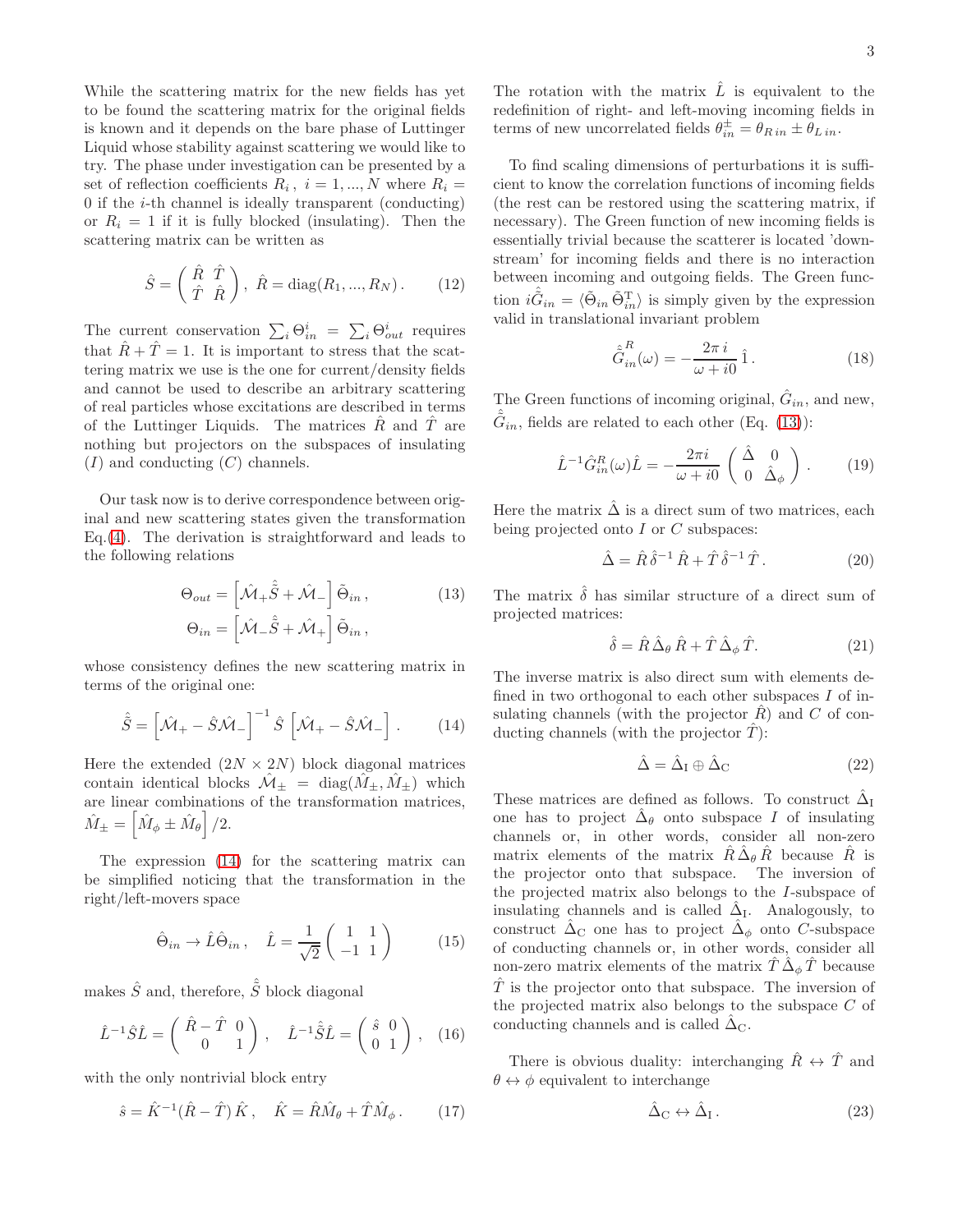This is the generalization of the well-known in singlechannel problem duality between weak link (insulating phase) and weak scatterer (conducting phase). In a generic situation of multi-channel Luttinger Liquid the generalized duality relates two phases: one of them has n insulating and  $N - n$  conducting channels, another ('partner') phase has  $N - n$  insulating and n conducting channels. The simplest example is perfectly conducting phase (all channels are conductors) with  $\hat{\Delta}_{\text{cond}} = \hat{\Delta}_{\theta}$ against perfectly insulating phase (all channels are insulators) with  $\hat{\Delta}_{ins} = \hat{\Delta}_{\phi} = \hat{\Delta}_{cond}^{-1}$ .

This duality connects some 'partner' phases but does not relate scaling dimensions of similar perturbations in seemingly unrelated phases. Nevertheless, as we will show below there are intimate relations between scaling dimensions beyond the one discussed above. We will leave general analysis for future investigations. In this Letter we will focus on two-channel liquid to reveal universality of the relation between scaling dimensions which was observed in [\[8](#page-4-7)].

To analyze stability of a phase, first of all, we have to parameterize perturbations in terms of the incoming fields. It is easy since we provide description of stability of the phases where each channel is either perfectly conducting or insulating and all inter- and intra-channel particle transfers can be written in terms of incoming fields only. An arbitrary process of simultaneous transfer of few particles with  $n_{ij}$  being the number of particles transferred from channel  $i$  to channel  $j$  is described by the perturbation

$$
T = v \cos \left[ \sum_{ij} n_{ij} \left( \theta_{ij}^- + \theta_{ij}^+ \right) \right], \qquad (24)
$$

where  $\theta_{ij}^+ = \theta_i^+ - \theta_j^+$  and  $\theta_{ij}^- = \pm \theta_i^- \pm (R_j - T_j)\theta_j^ \frac{-}{j}$ . The scaling dimension of this perturbation is given by the sum of two dimensions since  $\theta_{ij}^-$  and  $\theta_{ij}^+$  are independent of each other. According to Eq. [\(19\)](#page-2-2) the scaling dimension related to  $\theta_{in}^{+}$  is the same for all phases while the other one is governed by the matrix  $\Delta$  and depends on the phase which is uniquely defined by the reflection matrix  $R$ .

For a particular problem of two-channel Luttinger Liquid with no particle transfers between channels due to distinct nature of the particles (fermions and phonons in the paper [\[8](#page-4-7)]) the only perturbations allowed are intra-channel ones. The most generic perturbation intrachannel transfer  $T \sim \cos\left[n_1 \theta_{in}^1 + n_2 \theta_{in}^2\right]$  has the scaling dimension

$$
D_{n_1 n_2}(R_1, R_2) = n_1^2 \Delta_{11} + n_2^2 \Delta_{22} + 2n_1 n_2 \Delta_{12} \quad (25)
$$

that depends on the phase which is tried for stability. The phase is uniquely described by the diagonal matrix elements of the matrix  $\hat{R} = \text{diag}(R_1, R_2)$ . The scaling dimension of the phase where both channels are conducting (*CC*-phase corresponding to  $R_1 = R_2 = 0$ ) is given by

<span id="page-3-0"></span>
$$
D_{n_1 n_2}(0,0) = n_1^2 \Delta_\theta^{11} + n_2^2 \Delta_\theta^{22} + 2n_1 n_2 \Delta_\theta^{12}. \tag{26}
$$

The II-phase  $(R_1 = R_2 = 1)$  is restored by the duality

<span id="page-3-1"></span>
$$
D_{n_1 n_2}(1,1) = n_1^2 \Delta_{\phi}^{11} + n_2^2 \Delta_{\phi}^{22} + 2n_1 n_2 \Delta_{\phi}^{12}. \qquad (27)
$$

For IC-  $(R_1 = 1, R_2 = 0)$  and by duality for CI-phases  $(R_1 = 0, R_2 = 1)$  we get

$$
D_{n_1 n_2}(1,0) = \frac{n_1^2}{\Delta_{\theta}^{11}} + \frac{n_2^2}{\Delta_{\phi}^{22}}, \quad D_{n_1 n_2}(0,1) = \frac{n_1^2}{\Delta_{\phi}^{11}} + \frac{n_2^2}{\Delta_{\theta}^{22}}.
$$
\n(28)

In the paper [\[8\]](#page-4-7) only one-particle perturbations in fermion channel  $(n_1 = 1, n_2 = 0)$  were considered. The second channel did not contained renormalizable perturbation since phonon scattering is given by a local quadratic perturbation which at low energy leads to either  $R_2 = 0$  (local mass distortion) or  $R_2 = 1$  (local pinning). The weak scatterer and weak link scaling dimensions were defined as

$$
\Delta_{ws}(R_2) = D_{10}(0, R_2), \quad \Delta_{wl}(R_2) = D_{10}(1, R_2). \tag{29}
$$

One can see from Eqs. [\(26](#page-3-0)[-28\)](#page-3-1) that

$$
\Delta_{ws}(R_2) \,\Delta_{wl}(R_2) = 1\tag{30}
$$

and the duality observed in [\[8](#page-4-7)] is just one particular case of general relations Eqs. [\(26-](#page-3-0)[28\)](#page-3-1).

In conclusion, we have devised new approach to calculation of scaling dimensions of the most generic local perturbations in multi-channel Luttinger Liquids. We have derived explicit expression for the matrix of scaling dimensions for all phases parameterized by the number of conducting and insulating channels. We have demonstrated symmetry with respect to simultaneous interchange of the current and density fields and subspaces of insulating and conducting channels (known as duality in one-channel case). We have also explained on general grounds (without even specifying inter- and intra-channel interactions) the duality between scaling dimensions of one-particle perturbations in two-channel liquids making obvious the result observed in [\[8](#page-4-7)]. The knowledge of perturbations scaling dimensions allows to construct complete phase diagram. Although analysis of numerous practically important realizations was beyond the scope of this Letter we believe that the scheme will prove very useful and will be used to determine existence of new stable phases of multi-channel Luttinger Liquids.

I would like to thank I. V. Lerner and O. M. Yevtushenko for stimulating and fruitful discussions and V. E. Kravtsov for critical reading of the manuscript.